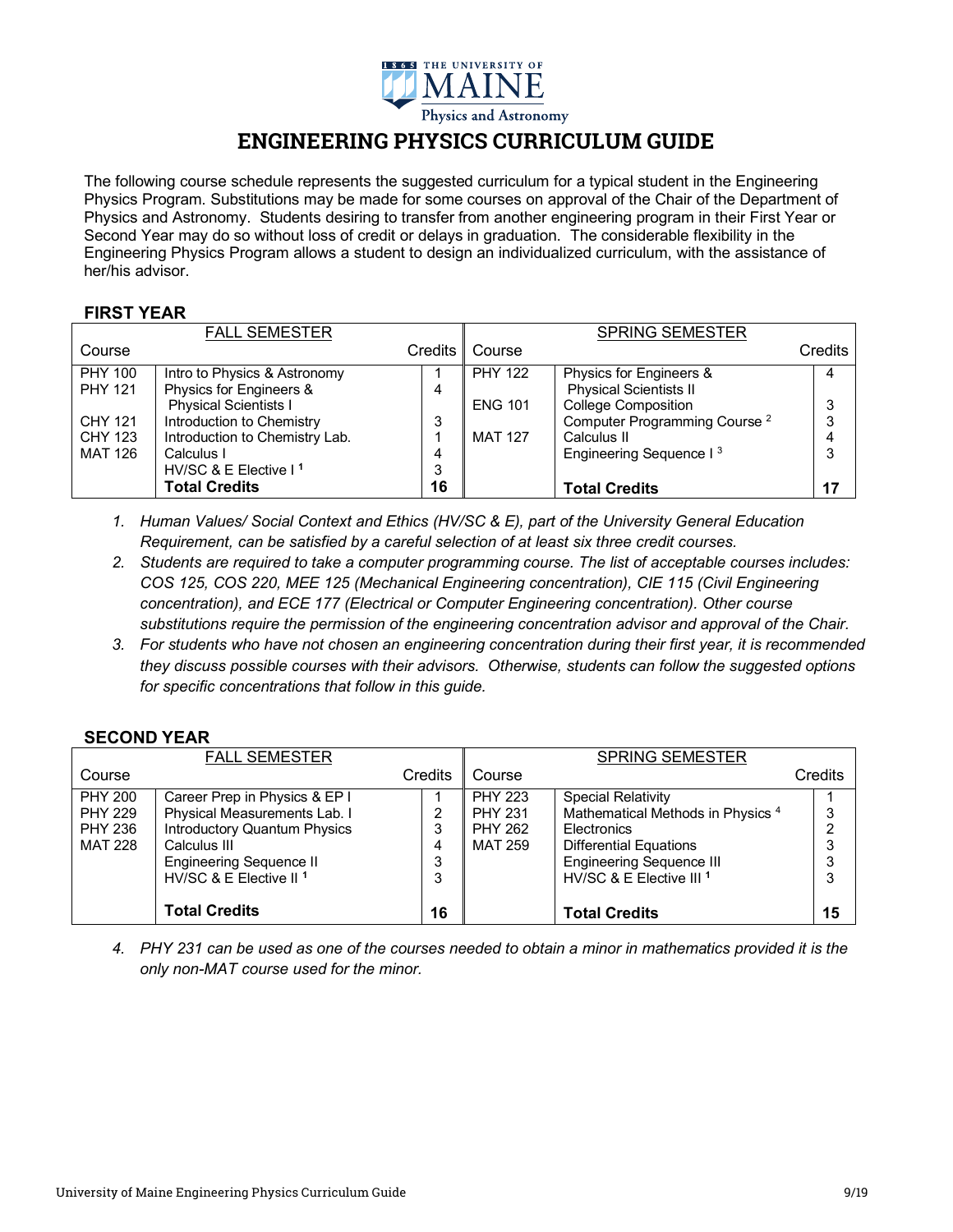## **THIRD YEAR**

|                | <b>FALL SEMESTER</b>               |         |                | <b>SPRING SEMESTER</b>            |         |    |
|----------------|------------------------------------|---------|----------------|-----------------------------------|---------|----|
| Course         |                                    | Credits | Course         |                                   | Credits |    |
| <b>PHY 364</b> | Modern Experimental Physics Lab.   | 2       | <b>PHY 365</b> | Mechanics Laboratory              |         | ົ  |
| <b>PHY 451</b> | Mechanics                          | 3       | <b>PHY 455</b> | Electricity & Magnetism II        |         | చ  |
| <b>PHY 454</b> | Electricity & Magnetism I          | 3       |                | MAT Elective <sup>5</sup>         |         |    |
|                | <b>Engineering Sequence IV</b>     | 3       |                | Engineering Sequence V            |         | 3  |
|                | HV/SC & E Elective IV <sup>1</sup> | 3       |                | HV/SC & E Elective V <sup>1</sup> |         | 3  |
|                |                                    |         |                |                                   |         |    |
|                | <b>Total Credits</b>               | 14      |                | <b>Total Credits</b>              |         | 14 |

*5. Choose from MAT 262, MAT 332, MAT 434, MAT 452, MAT 454, MAT 459, MAT 471, PHY 574, or approved similar mathematics course. PHY 574 may be counted as either a math elective or a physics elective, but not both.*

## **FOURTH YEAR**

|                | <b>FALL SEMESTER</b>               |         |                | <b>SPRING SEMESTER</b>           |         |
|----------------|------------------------------------|---------|----------------|----------------------------------|---------|
| Course         |                                    | Credits | Course         |                                  | Credits |
| <b>PHY 400</b> | Career Prep in Physics & EP II     |         | <b>PHY 482</b> | Project Lab in Phys. II          |         |
| <b>PHY 469</b> | Quantum & Atomic Physics           | ິ       |                | Technical Elective <sup>6</sup>  |         |
| <b>PHY 472</b> | Optics                             | 3       |                | Engineering Sequence VII         |         |
| <b>PHY 481</b> | Project Lab in Phys. I             | 3       |                | <b>Engineering Sequence VIII</b> | 3       |
|                | <b>Engineering Sequence VI</b>     | 3       |                | Physics Elective <sup>7</sup>    |         |
|                | HV/SC & E Elective VI <sup>1</sup> | っ<br>د  |                |                                  |         |
|                | <b>Total Credits</b>               | 16      |                | <b>Total Credits</b>             | 15      |

- *6. A Technical Elective can be an Engineering, Physics, Astronomy, Chemistry, Mathematics, Computer Science, or approved science course, generally at the 300 level or higher.*
- *7. Any physics or astronomy course at the 400 level or higher is appropriate.*

**NOTE:** All Engineering Physics students must take a thermodynamics course, typically MEE 230 or CHE 385.

## *Minimum Total Credits in the Engineering Physics Program: 122 (without PHY 100)*

## **PHYSICS ELECTIVES**

|                | <b>FALL SEMESTER</b>                       |                | <b>SPRING SEMESTER</b>              |
|----------------|--------------------------------------------|----------------|-------------------------------------|
| <b>PHY 480</b> | <b>Physics of Materials</b>                | <b>PHY 447</b> | <b>Molecular Biophysics</b>         |
| <b>PHY 496</b> | <b>Field Experience in Physics</b>         | PHY 463        | <b>Statistical Mechanics</b>        |
| PHY 501        | Mechanics                                  | <b>PHY 470</b> | <b>Nuclear Physics</b>              |
| PHY 574        | <b>Methods of Mathematical Physics</b>     | <b>PHY 471</b> | <b>Nuclear Physics Laboratory</b>   |
| <b>AST 451</b> | Astrophysics I (offered in either the fall | <b>PHY 495</b> | <b>Engineering Physics Practice</b> |
|                | or the spring semester)                    | <b>PHY 496</b> | <b>Field Experience in Physics</b>  |
|                |                                            |                |                                     |

#### **Engineering Sequence**

The Engineering Sequence consists of at least eight three-credit engineering courses, of which a minimum of five courses are from the engineering concentration: biomedical, chemical, civil, computer, electrical, environmental, or mechanical. Included with the eight courses is at least one course from an area other than the engineering concentration.

**All students must take ECE 209, Fundamentals of Electric Circuits, or ECE 210, Electrical Networks I (for electrical or computer engineering concentrations).**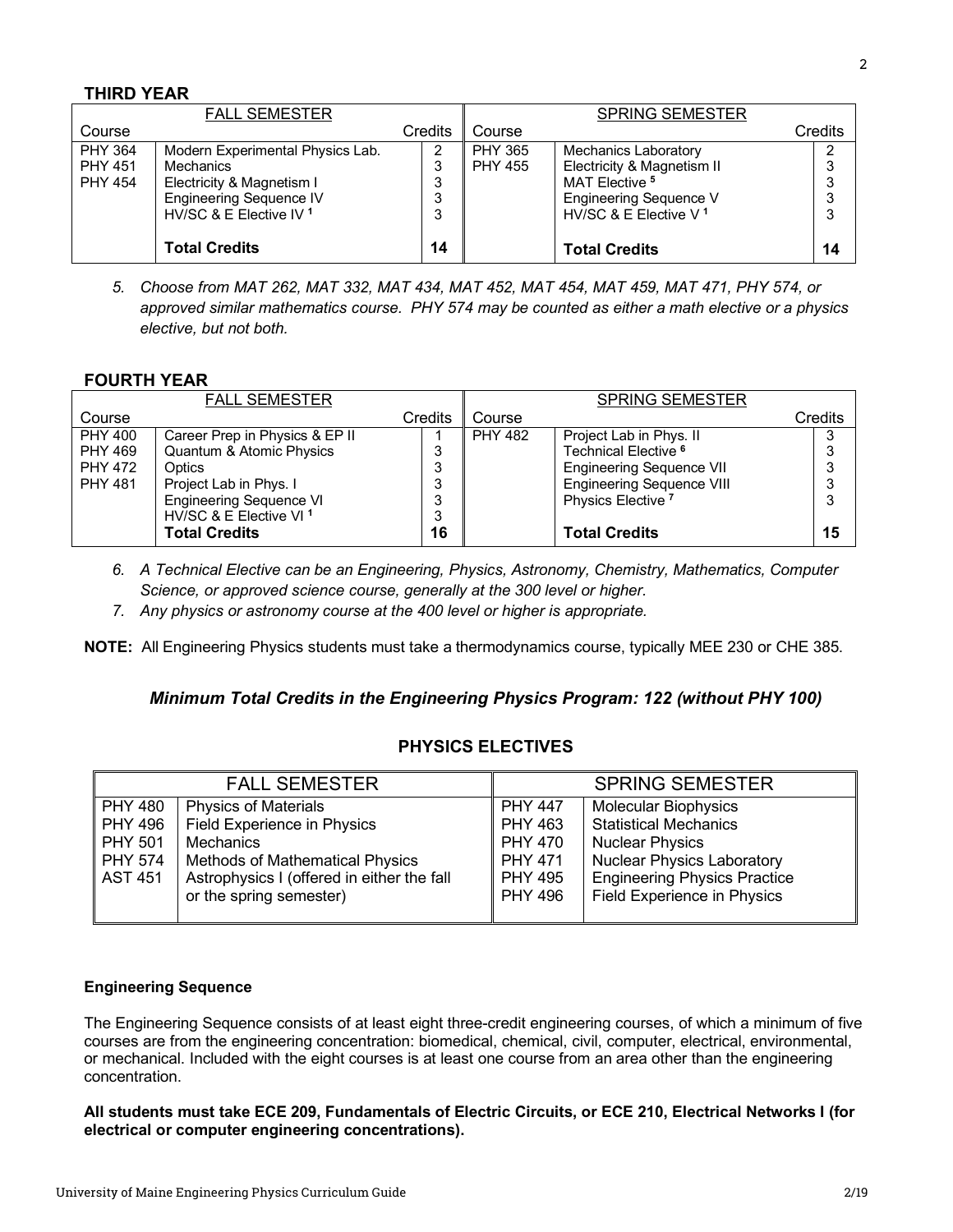Engineering sequence courses cannot be used for either the computer programming elective or the technical elective. Engineering Technology courses cannot be used for the Engineering Sequence, or the technical electives.

Students, together with their advisor, should use the Undergraduate Catalog to determine the engineering sequence courses in their area of concentration. In the second year particular attention should be made to the prerequisites for the courses likely to be taken in the junior or senior year.

## **Technical Writing**

Engineering Physics students receive instruction and evaluation in technical writing as part of the junior laboratory sequence (PHY 364 and PHY 365). Students not evaluated as satisfactory may be required to take an additional course, such as ENG 317, which can be counted as a free elective.

Listed below are the core and elective courses and typical engineering course sequence options for different concentrations chosen by students during their first and second year. The sequence may be tailored to fit the needs and interests of the individual student. The sequence must be approved by the student's advisor.

# **Plan of Study for** *Biomedical Engineering* **Concentration**

(This program has very limited flexibility in course selection because of the additional chemistry and biology courses.)

| <b>Core Courses:</b>                           |             |      | <b>Credits Offered Prerequisites</b> |
|------------------------------------------------|-------------|------|--------------------------------------|
| CHY 122 The Molecular Basis of Chemical Change | 3           | S/Su | C- or better in CHY 121/123          |
| CHY 124 Introduction to Chemistry Laboratory   | $\mathbf 1$ | S/Su | Coreq. CHY 122                       |
| BEN 201 Fundamentals of Bioengineering         | 4           | E.   | CHY 121/122, MAT 126/127             |
| BEN 202 Fundamentals of Bioengineering         | 4           |      | <b>BLE 201</b>                       |

In addition to the core courses above, the student must take the following 14 credits of courses plus take at least 2 credits from another engineering discipline area (or substitute up to 4 credits from another engineering discipline area for one of the courses below):

| BEN 401 - Applications of Bioengineering           | 4 |      | BLE 201/202               |
|----------------------------------------------------|---|------|---------------------------|
| BEN 403 - Instrumentation in Bioengineering        |   |      | 4 Not regular BLE 201/202 |
| CHE 350 - Statistical Process Control and Analysis | 3 | F/S  | MAT 127 or permission     |
| CHE 361 - Chemical Engin. & Bioengin. Lab I        | 3 | S/Su | BLE 201/202 or permission |
|                                                    |   |      | (or CHE352/360 or perm.)  |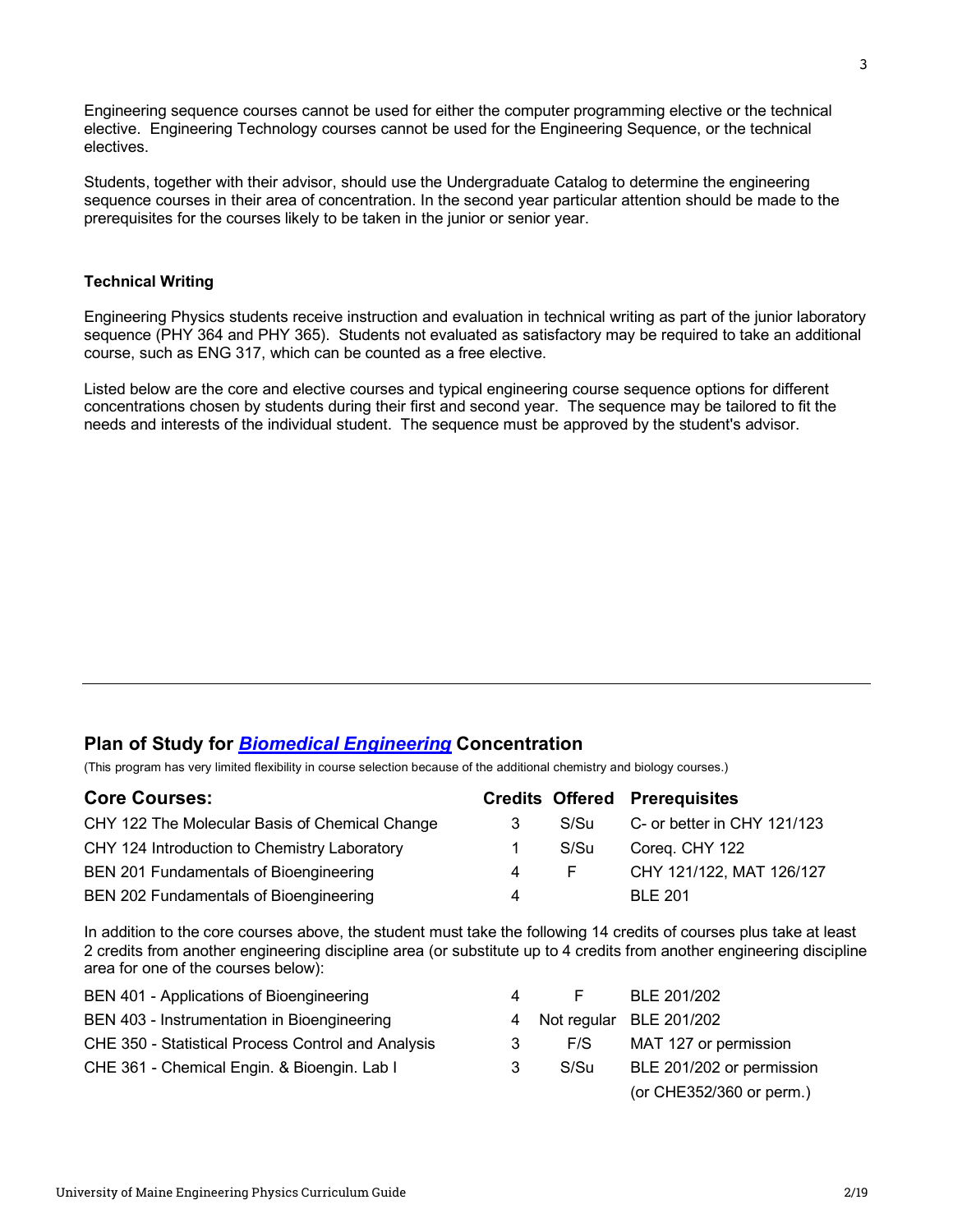# Typical *Biomedical Engineering* Sequence

## **FIRST YEAR**

|                | <b>FALL SEMESTER</b>         |         |                | <b>SPRING SEMESTER</b>              |    |
|----------------|------------------------------|---------|----------------|-------------------------------------|----|
| Course         |                              | Credits | Course         | Credits                             |    |
| <b>PHY 100</b> | Intro to Physics & Astronomy |         | <b>PHY 122</b> | Physics for Engineers &             |    |
| <b>PHY 121</b> | Physics for Engineers &      | 4       |                | <b>Physical Scientists II</b>       |    |
|                | <b>Physical Scientists I</b> |         | <b>ENG 101</b> | <b>College Composition</b>          |    |
| <b>CHY 121</b> | Intro. to Chemistry          | 3       | CHY 122        | Molecular Basis of Chem. Change     |    |
| CHY 123        | Intro. to Chemistry Lab.     |         | <b>CHY 124</b> | Molecular Basis of Chem. Change Lab |    |
| <b>MAT 126</b> | Calculus I                   | 4       | <b>MAT 127</b> | Calculus II                         |    |
|                | HV/SC & E Elective I         | 3       |                | <b>Computer Science Course</b>      |    |
|                |                              |         |                |                                     |    |
|                | <b>Total Credits</b>         | 16      |                | <b>Total Credits</b>                | 18 |

### **SECOND YEAR**

| <b>FALL SEMESTER</b> |                               |         |                | <b>SPRING SEMESTER</b>                       |         |
|----------------------|-------------------------------|---------|----------------|----------------------------------------------|---------|
| Course               |                               | Credits | Course         |                                              | Credits |
| <b>PHY 200</b>       | Career Prep in Physics & EP I |         | <b>PHY 223</b> | <b>Special Relativity</b>                    |         |
| <b>PHY 229</b>       | Physical Meas. Lab. I         | 2       | <b>PHY 231</b> | Mathematical Methods in Physics <sup>7</sup> | 3       |
| <b>PHY 236</b>       | Intro. to Quantum Phys.       | 3       | <b>PHY 262</b> | Electronics                                  |         |
| <b>MAT 228</b>       | Calculus III                  | 4       | <b>BIO 100</b> | Biology                                      |         |
| <b>CHE 200</b>       | Fundamentals of Process Eng.  | 4       | <b>MAT 259</b> | <b>Differential Equations</b>                | 3       |
|                      | HV/SC & E Elective II         | 3       |                | HV/SC & E Elective II                        | 3       |
|                      |                               |         |                |                                              |         |
|                      | <b>Total Credits</b>          | 16      |                | <b>Total Credits</b>                         | 17      |

# *Plan of Study for Chemical Engineering Concentration*

| <b>Core Courses:</b><br>CHY 122 The Molecular Basis of Chemical Change                                                                                                                 | <b>Credits</b><br>3 | <b>Offered</b><br>S/Su | <b>Prerequisites</b><br>C- or better in CHY 121/123 |
|----------------------------------------------------------------------------------------------------------------------------------------------------------------------------------------|---------------------|------------------------|-----------------------------------------------------|
| CHY 124 Introduction to Chemistry Laboratory                                                                                                                                           |                     | S/Su                   | Coreq. CHY 122                                      |
| CHE 200 Fundamentals of Process Engineering*                                                                                                                                           | 4                   | F                      | CHY 122, MAT 126,<br>PHY 121 or perm.               |
| CHE 385 Chemical Engineering Thermodynamics I*                                                                                                                                         | 3                   | S                      | CHB 200, MAT 228 or perm.                           |
| In addition to these initial four core courses, the student must take the following 16 credits of courses (or substitute<br>up to 6 credits from another engineering discipline area): |                     |                        |                                                     |
| CHE 352 Process Control*                                                                                                                                                               | 3                   | F/Su                   | MAT 258 or 259 or permission                        |
| CHE 360 Elements of Chemical Engineering I*                                                                                                                                            | 4                   | F/Su                   | CHE 200 or permission                               |
| CHE 362 Elements of Chemical Engineering II*                                                                                                                                           | 3                   | S/Su                   | CHE 360 or permission                               |
| CHE 368 Kinetics & Reactor Design*                                                                                                                                                     | 3                   | S/Su                   | CHE 200 or permission                               |
| CHE 410 Advanced Materials                                                                                                                                                             | 3                   | F                      | CHY 122, MAT 126,<br>PHY 121, perm.                 |

**Note: A Minor in Process Engineering** can be obtained by taking the courses marked with an asterisk. The student, however, must still formally declare if they wish to obtain the minor.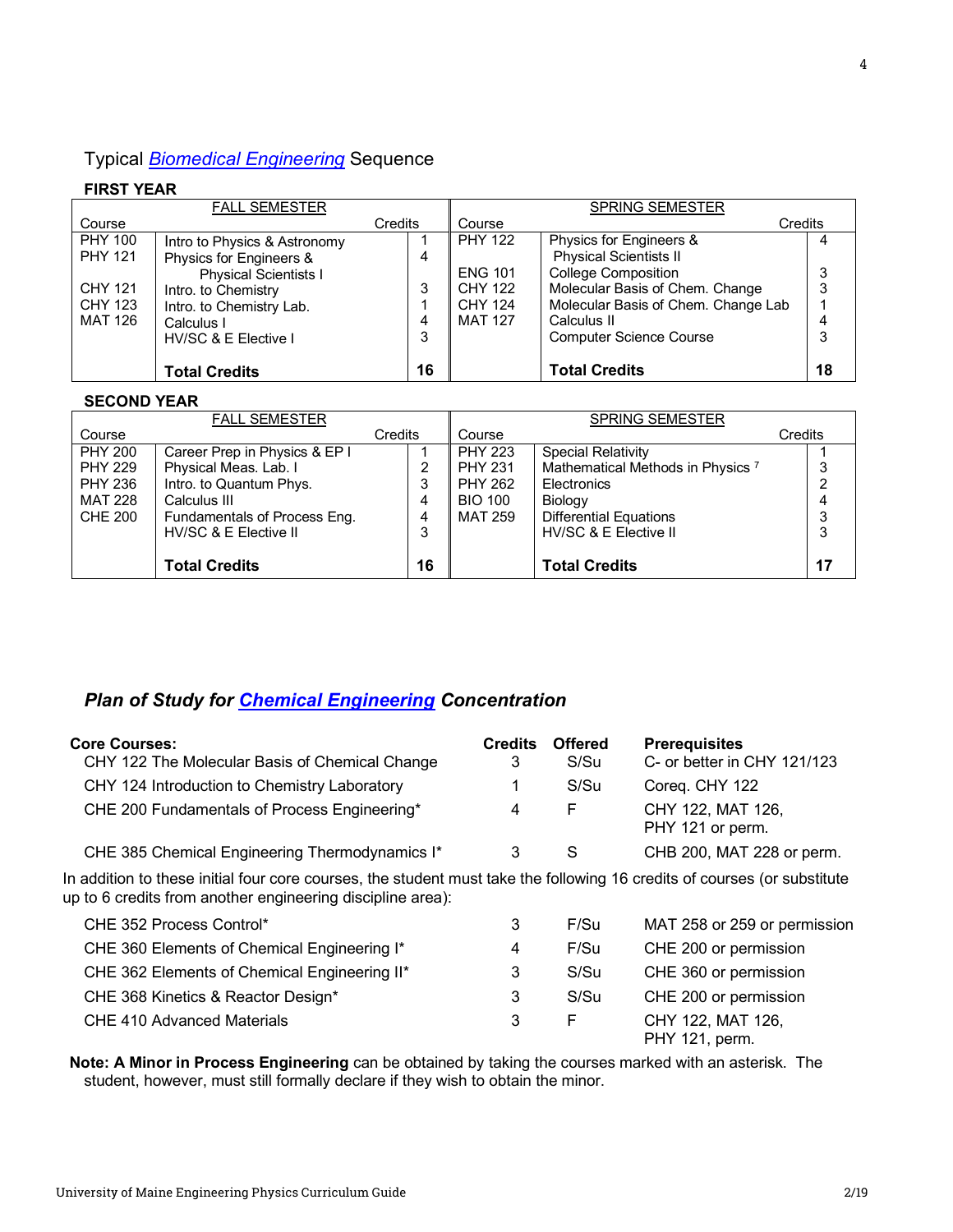# Typical *Chemical Engineering* Sequence

## **FIRST YEAR**

| <b>FALL SEMESTER</b> |                              |    | <b>SPRING SEMESTER</b> |                                     |    |  |
|----------------------|------------------------------|----|------------------------|-------------------------------------|----|--|
| Course               | Credits                      |    | Course                 | Credits                             |    |  |
| <b>PHY 100</b>       | Intro to Physics & Astronomy |    | <b>PHY 122</b>         | Physics for Engineers &             | 4  |  |
| <b>PHY 121</b>       | Physics for Engineers &      | 4  |                        | <b>Physical Scientists II</b>       |    |  |
|                      | <b>Physical Scientists I</b> |    |                        | <b>Computer Science Course</b>      | 3  |  |
| <b>CHY 121</b>       | Intro. to Chemistry          | 3  | CHY 122                | Molecular Basis of Chem. Change     | 3  |  |
| CHY 123              | Intro. to Chemistry Lab.     |    | <b>CHY 124</b>         | Molecular Basis of Chem. Change Lab |    |  |
| MAT 126              | Calculus I                   | 4  | <b>MAT 127</b>         | Calculus II                         | 4  |  |
|                      | HV/SC & E Elective I         | 3  | <b>ENG 101</b>         | <b>College Composition</b>          | 3  |  |
|                      |                              |    |                        |                                     |    |  |
|                      | <b>Total Credits</b>         | 16 |                        | <b>Total Credits</b>                | 18 |  |

#### **SECOND YEAR**

|                           | <b>FALL SEMESTER</b>                            |         |                                  | <b>SPRING SEMESTER</b>                                      |         |
|---------------------------|-------------------------------------------------|---------|----------------------------------|-------------------------------------------------------------|---------|
| Course                    |                                                 | Credits | Course                           |                                                             | Credits |
| <b>PHY 200</b>            | Career Prep in Physics & EP I                   |         | <b>PHY 223</b>                   | <b>Special Relativity</b>                                   |         |
| PHY 236<br><b>PHY 229</b> | Intro. Quantum Physics<br>Physical Meas. Lab. I | 3<br>2  | <b>PHY 231</b><br><b>PHY 262</b> | Mathematical Methods in Physics <sup>7</sup><br>Electronics |         |
| MAT 228                   | Calculus III                                    | 4       | <b>MAT 259</b>                   | <b>Differential Equations</b>                               |         |
| CHE 200                   | Fund. of Process Eng.                           | 4       | CHE 385                          | Chem. Eng. Thermo. I                                        |         |
|                           | HV/SC & E Elective II                           | 3       |                                  | HV/SC & E Elective II                                       |         |
|                           |                                                 |         |                                  | <b>Total Credits</b>                                        | 16      |
|                           | <b>Total Credits</b>                            | 16      |                                  |                                                             |         |

## *Plan of Study for Civil/Environmental Engineering Concentration*

| <b>Core Courses:</b>                        | <b>Credits</b> | <b>Offered</b> | <b>Prerequisites</b>                      |
|---------------------------------------------|----------------|----------------|-------------------------------------------|
| MEE 150 Applied Mechanics: Statics          | 3              | F/S            | <b>MAT 126</b>                            |
| MEE 251 Strength of Materials               | 3              | F/S            | MAT 127 & grade of C or better in MEE 150 |
| CIE 340 Introduction to Structural Analysis | 4              | F.             | C or better in MEE 150 & MEE 251          |
| CIE 350 Hydraulics                          |                | E              | C or better in MEE 150, MAT 258/MAT 259*  |
|                                             |                |                | (*corequisite acceptable)                 |

The required advanced CIE courses cover the technical areas of transportation, environmental engineering, and hydraulics/fluids. Following the initial four core courses, students must choose at a minimum 3 advanced courses. The student is encouraged to take courses from the technical areas listed below, but this is not a requirement. These technical areas will not appear on the students' degree but are intended to provide a level of focus for completion of the degree.

| <b>Transportation</b> | CIE 424 Urban Transportation Planning |
|-----------------------|---------------------------------------|
|                       | CIE 425 Transportation Safety         |
|                       | CIE 426 Advanced Roadway Design       |
| <b>Structures</b>     | CIE 440 Structural Analysis I         |
|                       | CIE 442 Reinforced Concrete Design    |
|                       | CIE 443 Structural Steel Design       |
| Environmental         | CIE 430 Water Treatment               |
| <b>Engineering</b>    | CIE 431 Pollutant Fate and Transport  |
|                       | CIE 434 Wastewater Process Design     |
|                       | CIE 439 Solid Waste and Air Pollution |
|                       |                                       |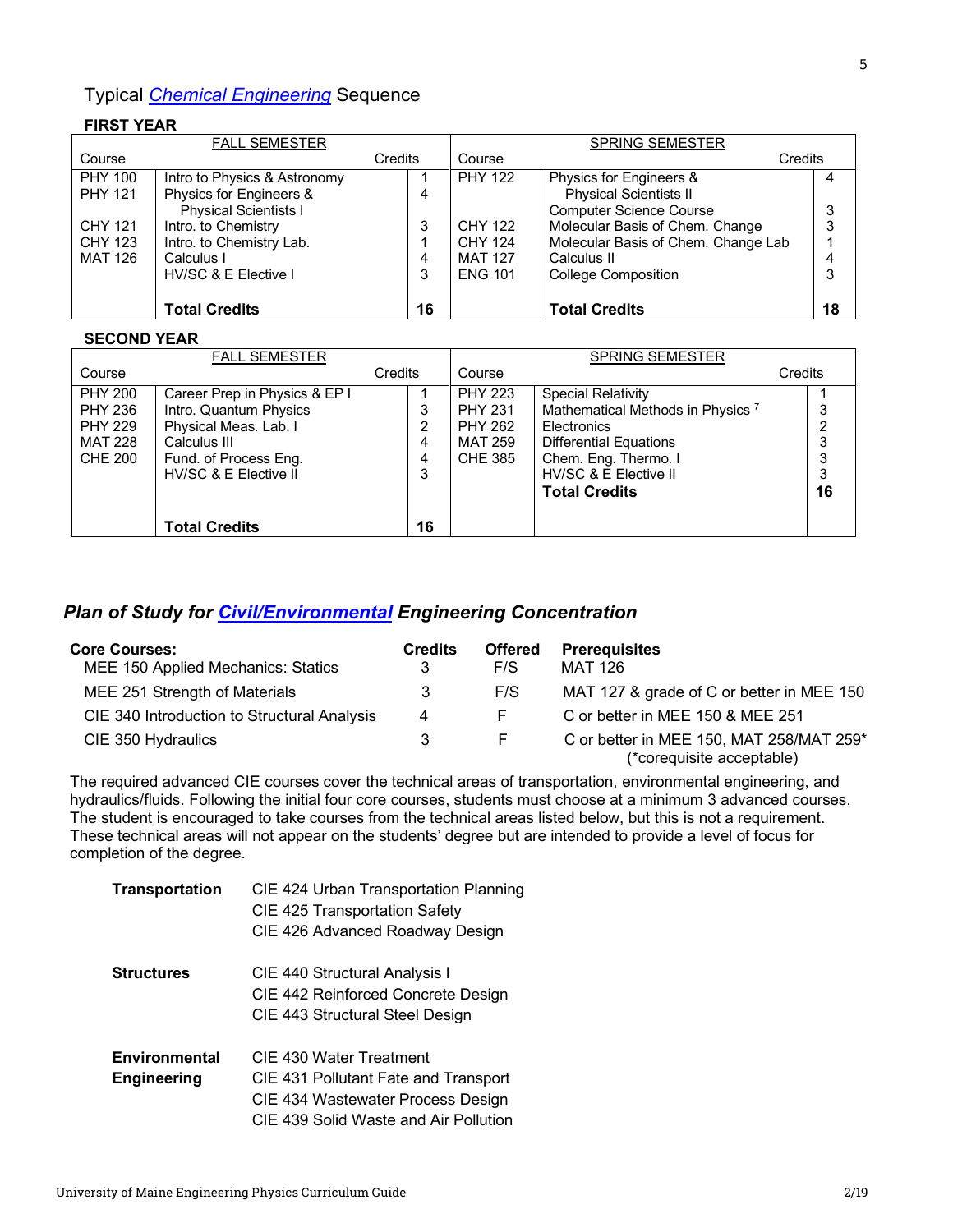## **Water resources** CIE 450 Open Channel Hydraulics CIE 455 Hydrology CIE 456 Groundwater Hydrology and Hydraulics

| <b>Optional Courses:</b>                 | <b>Credits</b> | <b>Offered</b> | <b>Prerequisites</b>                                                |
|------------------------------------------|----------------|----------------|---------------------------------------------------------------------|
| CIE 365 Soil Mechanics                   | 3              | S              | MEE 251 or concurrently                                             |
| CIE 424 Urban Transportation Planning    | 3              | S              | C or better in CIE 225                                              |
| CIE 425 Transportation Safety            | 3              | F              | C or better in CIE 225                                              |
| CIE 426 Advanced Roadway Design          | 3              | F              | C or better in CIE 225                                              |
| CIE 430 Water Treatment                  | 4              | F              | C or better in CIE 331& CIE 350                                     |
| CIE 431 Pollutant Fate and Transport     | 4              | Variable       | C or better in CIE 350 & MAT 258/259                                |
| CIE 434 Wastewater Process Design        | 4              | S              | C or better in CIE 331& CIE 350                                     |
| CIE 439 Solid Waste and Air Pollution    | 3              | S              | C or better in CIE 331                                              |
| CIE 440 Structural Analysis I            | 4              | S              | C or better in CIE 340                                              |
| CIE 442 Structural Design I              | 4              | F              | C or better in CIE 340                                              |
| CIE 443 Structural Steel Design          | 4              | S              | <b>CIE 442</b>                                                      |
| CIE 450 Open Channel Hydraulics          | 3              | Variable       | C or better in CIE 350                                              |
| CIE 455 Hydrology                        | 3              | F              | C or better in CIE 350                                              |
| CIE 456 Groundwater Hydrology/Hydraulics | 3              | S              | C or better in CIE 350 & MAT 258/259                                |
| CIE 460 Geotechnical Engineering         | 3              | F              | C or better in CIE 365                                              |
| CIE 480 Wind Energy Engineering          | 3              | S              | MAT 258 & C or better in MEE 251<br>Corequisite: CIE 350 or MEE 360 |

# Typical *Civil And Environmental Engineering* Sequence

## **FIRST YEAR**

|                | <b>FALL SEMESTER</b>         |         |                | <b>SPRING SEMESTER</b>             |         |
|----------------|------------------------------|---------|----------------|------------------------------------|---------|
| Course         |                              | Credits | Course         |                                    | Credits |
| <b>PHY 100</b> | Intro to Physics & Astronomy |         | <b>PHY 122</b> | Physics for Engineers &            | 4       |
| <b>PHY 121</b> | Physics for Engineers &      | 4       |                | <b>Physical Scientists II</b>      |         |
|                | <b>Physical Scientists I</b> |         | <b>ENG 101</b> | <b>College Composition</b>         | 3       |
| <b>CHY 121</b> | Intro. to Chemistry          | 3       |                | <b>Computer Programming Course</b> | 3       |
| <b>CHY 123</b> | Intro. to Chemistry Lab.     |         | <b>MAT 127</b> | Calculus II                        | 4       |
| <b>MAT 126</b> | Calculus I                   | 4       | <b>MEE 150</b> | <b>Statics</b>                     | 3       |
|                | HV/SC & E Elective I         | 3       |                | <b>Total Credits</b>               | 17      |
|                | <b>Total Credits</b>         | 16      |                |                                    |         |

## **SECOND YEAR**

|                | <b>FALL SEMESTER</b>   |         |                | <b>SPRING SEMESTER</b>                       |         |
|----------------|------------------------|---------|----------------|----------------------------------------------|---------|
| Course         |                        | Credits | Course         |                                              | Credits |
| <b>PHY 229</b> | Physical Meas. Lab. I  | 2       | PHY 200        | Career Prep in Physics & EP I                |         |
| <b>PHY 236</b> | Intro. Quantum Physics | 3       | <b>PHY 223</b> | <b>Special Relativity</b>                    |         |
| MAT 228        | Calculus III           | 4       | <b>PHY 231</b> | Mathematical Methods in Physics <sup>7</sup> |         |
| MEE 230        | Thermodynamics I       | 3       | MAT 259        | <b>Differential Equations</b>                | ົ       |
|                | HV/SC & E Elective II  | 3       | <b>MEE 251</b> | <b>Strength of Materials</b>                 |         |
|                |                        |         |                | HV/SC & E Elective III-IV                    | $3-6$   |
|                | <b>Total Credits</b>   | 15      |                |                                              |         |
|                |                        |         |                | <b>Total Credits</b>                         | 14-17   |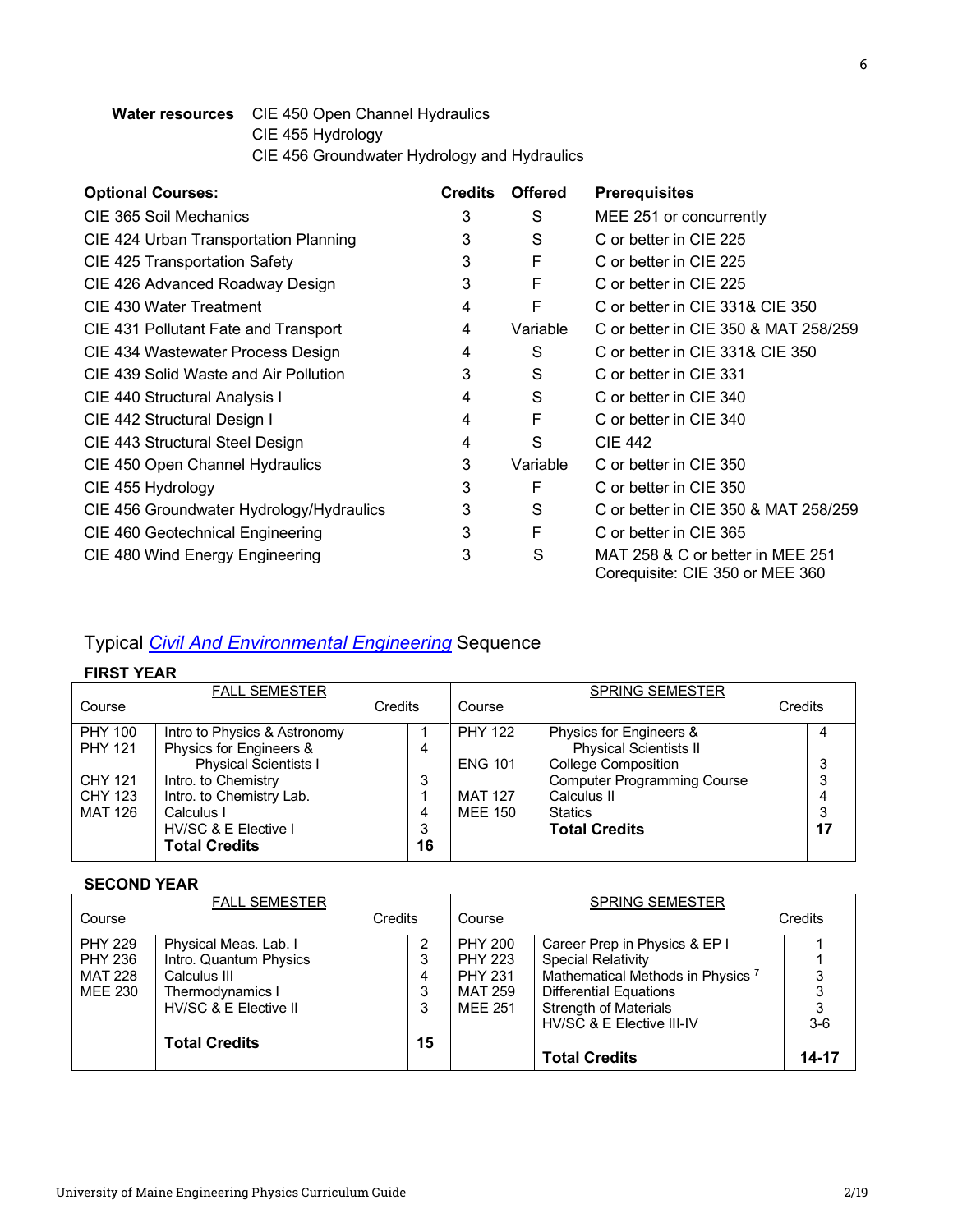## **Plan of Study for** *Computer Engineering* **Concentration**

| <b>Core Courses:</b>                     | <b>Credits</b> | <b>Offered</b> | <b>Prerequisites</b>    |
|------------------------------------------|----------------|----------------|-------------------------|
| ECE 210 Electric Circuits                |                | F/S            | MAT 127; Coreg. PHY 122 |
| ECE 271 Microcomp. Architecture and App. | ર              | S              | <b>ECE 177</b>          |
| ECE 275 Sequential Logic Systems         |                |                | <b>ECE 177</b>          |
| ECE 471 Embedded Systems                 |                |                | ECE 271                 |

Following the initial 4 courses, students must choose 4 more Engineering courses, with one of these courses from outside the ECE department (i.e. a non-ECE course). The student is encouraged to take courses from the technical areas listed below, but this is not a requirement. These technical areas will not appear on the students' degree but are intended to provide a level of focus for completion of the degree.

| <b>Embedded Control</b>     | ECE 477 Hardware Applications Using C                                                             |  |  |  |  |
|-----------------------------|---------------------------------------------------------------------------------------------------|--|--|--|--|
|                             | ECE 478 Industrial Computer Control                                                               |  |  |  |  |
| <b>High-Performance</b>     | ECE 331 Intro to Unix Systems Admin                                                               |  |  |  |  |
| <b>Computing Networking</b> | ECE 435 Network Engineering                                                                       |  |  |  |  |
|                             | ECE 473 Computer Architecture & Org.                                                              |  |  |  |  |
|                             | ECE 477 Hardware Applications Using C                                                             |  |  |  |  |
|                             | *Note: Of these five courses, ECE 473 and ECE 477 are strongly recommended by the ECE department. |  |  |  |  |
|                             |                                                                                                   |  |  |  |  |

| <b>Robotics</b> | ECE 314 Signals and Systems           |
|-----------------|---------------------------------------|
|                 | ECE 414 Feedback Control Systems      |
|                 | ECE 417 Introduction to Robotics      |
|                 | ECE 477 Hardware Applications Using C |

*\*Note: The College of Engineering offers a Minor in Robotics. The student can acquire the minor in Robotics by careful selection of courses taken. Please refer to the Course Catalog for exact minor requirements (Robotics minor)*

| <b>Optional Courses:</b>             | <b>Credits</b> | <b>Offered</b> | <b>Prerequisites</b>              |
|--------------------------------------|----------------|----------------|-----------------------------------|
| ECE 314 Signals and Systems          | 3              | S              | MAT 258, at least a C- in ECE 210 |
| ECE 331 Intro to Unix Syst Admin     | 3              | S              | COS 220 or ECE 177                |
| ECE 414 Feedback Control Systems     | 3              | S              | <b>ECE 314</b>                    |
| ECE 417 Introduction to Robotics     | 3              | F              | ECE 177 or COS 220, MAT 228       |
| ECE 435 Network Engineering          | 3              | F              | COS 331 or ECE 331 or ECE 471     |
| ECE 473 Computer Architecture & Org. | 4              | F              | <b>ECE 275</b>                    |
| ECE 477 Hardware App. Using C        | 3              | S              | <b>ECE 271</b>                    |
| ECE 478 Industrial Comp. Control     | 3              | Variable       | <b>ECE 271</b>                    |
| ECE 486 Digital Signal Processing    | 4              | S              | ECE 177 and ECE 314               |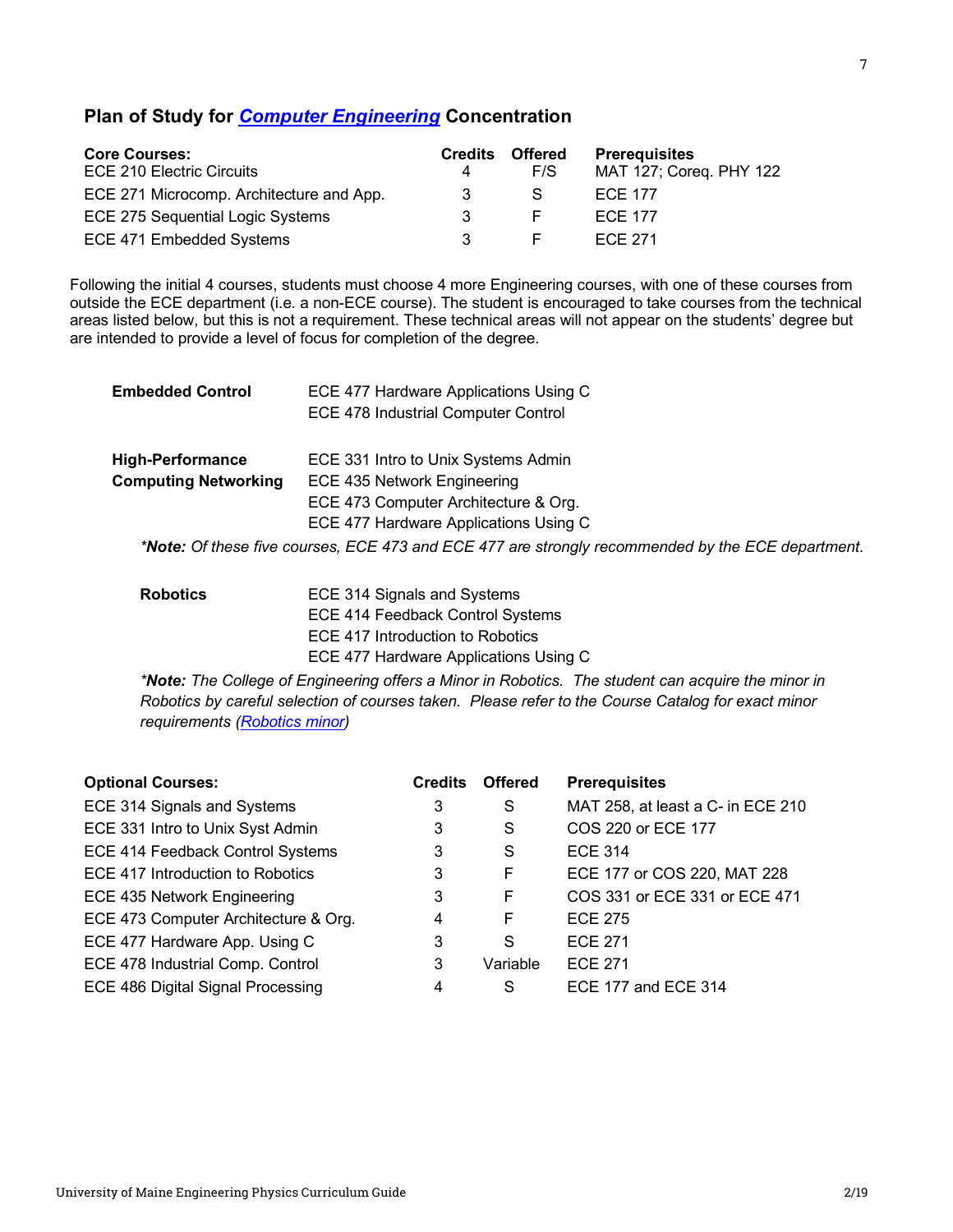## Typical *Computer Engineering* Sequence

#### **FIRST YEAR** FALL SEMESTER SPRING SEMESTER Course Credits Course Course Credits PHY 100 Intro to Physics & Astronomy PHY 122 Physics for Engineers & 4 1 PHY 121 Physics for Engineers & 4 Physical Scientists II Physical Scientists I ENG 101 College Composition 3 MAT 126 Calculus I 4 MAT 127 Calculus II 4 Intro. to Chemistry CHY 121 3 ECE 177 Intro. To Programming for Eng. 3 HV/SC & E Elective II CHY 123 Intro. to Chemistry Lab. 3 1 HV/SC & E Elective I 3 **16 Total Credits 17 Total Credits SECOND YEAR** FALL SEMESTER  $\overline{\mathsf{T}}$ SPRING SEMESTER Course Credits Course Credits PHY 200 Career Prep in Physics & EP I .1 PHY 223 Special Relativity 1

|                | <b>I ALL JLIVILJ I LIN</b>    |         |                | <b>OF INING OLIVILO LIN</b>                  |         |
|----------------|-------------------------------|---------|----------------|----------------------------------------------|---------|
| Course         |                               | Credits | Course         |                                              | Credits |
|                |                               |         |                |                                              |         |
| <b>PHY 200</b> | Career Prep in Physics & EP I | . 1     | <b>PHY 223</b> | <b>Special Relativity</b>                    |         |
| <b>PHY 229</b> | Physical Meas. Lab. I         | っ       | <b>PHY 231</b> | Mathematical Methods in Physics <sup>7</sup> |         |
| <b>PHY 236</b> | Intro. Quantum Physics        | 3       | <b>PHY 262</b> | Electronics                                  |         |
| <b>MAT 228</b> | Calculus III                  | 4       | MAT 259        | <b>Differential Equations</b>                |         |
| <b>ECE 210</b> | Electrical Networks I         | 3       | <b>ECE 271</b> | Microcomputer Architecture & Applic.         | ີ       |
|                | HV/SC & E Elective III        | 3       |                | HV/SC & E Elective III                       |         |
|                |                               |         |                |                                              |         |
|                | <b>Total Credits</b>          | 16      |                | <b>Total Credits</b>                         | 15      |

# **Plan of Study for** *Electrical Engineering* **Concentration**

| <b>Core Courses:</b>             | Credits | Offered | <b>Prerequisites</b>              |
|----------------------------------|---------|---------|-----------------------------------|
| ECE 210 Electric Circuits        | 4       | F/S     | MAT 127; coreg. PHY 122           |
| ECE 214 Electrical Circuits Lab. | 3       | S       | ECE 210                           |
| ECE 314 Signals and Systems      | 3       | S.      | MAT 258, at least a C- in ECE 210 |
| ECE 342 Electronics I            | 4       | F.      | ECE 214, at least a C- in ECE 210 |

#### *\*Note: Taking ECE 342 will satisfy the electronics requirement and students should NOT take PHY 262*

Following the initial 4 courses, students must choose 4 more Engineering courses, with one of these courses from outside the ECE department (i.e. a non-ECE course). The student is encouraged to take courses from the technical areas listed below, but this is not a requirement. These technical areas will not appear on the students' degree but are intended to provide a level of focus for completion of the degree.

| <b>Power &amp; Alternative</b> | <b>ECE 323 Electric Power Conversion</b>   |
|--------------------------------|--------------------------------------------|
| Energy                         | ECE 427 Electric Power Systems             |
|                                | ECE 467 Solar Cells and Their Applications |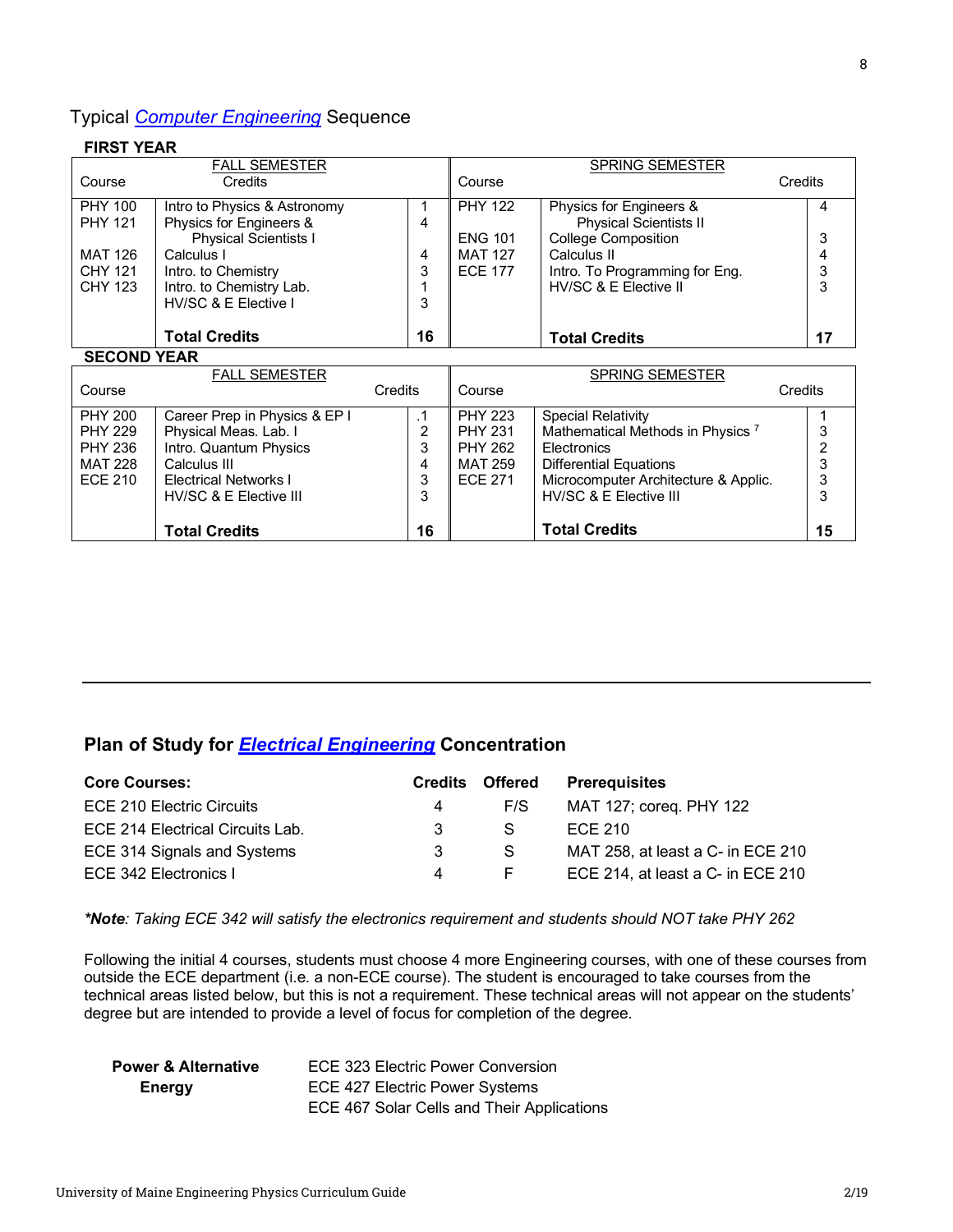| Microelectronics &<br><b>Circuits</b> | ECE 444 Analog Integrated Circuit Design<br>ECE 445 Analysis & Design of Digital Integrated Circuits<br>ECE 462 Introduction to Basic Semiconductor Devices<br>ECE 464 Microelectronics Science and Engineering<br><b>ECE 484 Communications Engineering</b> |
|---------------------------------------|--------------------------------------------------------------------------------------------------------------------------------------------------------------------------------------------------------------------------------------------------------------|
| <b>State &amp; Sensor</b>             | ECE 453 Microwave Engineering<br>ECE 462 Introduction to Basic Semiconductor Devices<br>ECE 464 Microelectronics Science and Engineering<br>ECE 465 Introduction to Sensors                                                                                  |

ECE 466 Sensor Technology and Instrumentation

| <b>Optional Courses:</b>                                           | <b>Credits</b> | <b>Offered</b>      | <b>Prerequisites</b>                         |
|--------------------------------------------------------------------|----------------|---------------------|----------------------------------------------|
| ECE 316 Random Signal Analysis                                     | 3              | F                   | <b>MAT 228</b>                               |
| ECE 323 Electric Power Conversion                                  | 3              | F                   | ECE 214, at least a C- in ECE 210            |
| <b>ECE 427 Electric Power Systems</b>                              | 3              | S                   | At least a C- in ECE 210                     |
| ECE 343 Electronics II                                             | 4              | S                   | <b>ECE 342</b>                               |
| ECE 351 Fields and Waves                                           | 3              | S                   | MAT 228 and C- or better in ECE 210.         |
| ECE 427 Electric Power Systems                                     | 3              | S                   | at least a C- in ECE 210                     |
| <b>ECE 444 Analog Integrated Circuits</b>                          | 3              | S                   | ECE 314 and ECE 343                          |
| ECE 445 Analysis & Design of<br><b>Digital Integrated Circuits</b> | 3              | F                   | <b>ECE 342</b>                               |
| ECE 453 Microwave Engineering                                      | 4              | S                   | <b>ECE 351</b>                               |
| ECE 462 Introduction to Basic<br><b>Semiconductor Devices</b>      | 3              | Variable            | CHY 121 and PHY 122, Coreq: MAT 258          |
| ECE 464 Microelectronics Sci. & Engineering                        | 3              |                     | Not regular CHY 121, PHY 122, Coreq: MAT 258 |
| ECE 465 Introduction to Sensors                                    | 3              | S/Su                | Jr. standing                                 |
| ECE 466 Sensor Technology & Instrumentation                        | 4              | Not regular ECE 465 |                                              |
| ECE 467 Solar Cells & Their Applications                           | 3              | Variable            | ECE 209 or ECE 210 or permission             |
| ECE 484 Communications Engineering                                 | 3              | F                   | ECE 314 and ECE 316                          |

# Typical *Electrical Engineering* Sequence

# **FIRST YEAR**

|                                  | <b>FALL SEMESTER</b>                                    |         |                | <b>SPRING SEMESTER</b>                                      |         |
|----------------------------------|---------------------------------------------------------|---------|----------------|-------------------------------------------------------------|---------|
| Course                           |                                                         | Credits | Course         |                                                             | Credits |
| <b>PHY 100</b><br><b>PHY 121</b> | Intro to Physics & Astronomy                            |         | <b>PHY 122</b> | Physics for Engineers &                                     | 4       |
|                                  | Physics for Engineers &<br><b>Physical Scientists I</b> | 4       | <b>ENG 101</b> | <b>Physical Scientists II</b><br><b>College Composition</b> |         |
| <b>MAT 126</b>                   | Calculus I                                              | 4       | <b>MAT 127</b> | Calculus II                                                 |         |
| CHY 121                          | Intro. to Chemistry                                     | 3       | <b>ECE 177</b> | Intro. To Programming for Eng.                              | 3       |
| CHY 123                          | Intro. to Chemistry Lab.                                |         |                | HV/SC & E Elective II                                       | 3       |
|                                  | HV/SC & E Elective I                                    | 3       |                |                                                             |         |
|                                  |                                                         |         |                |                                                             |         |
|                                  | <b>Total Credits</b>                                    | 16      |                | <b>Total Credits</b>                                        | 17      |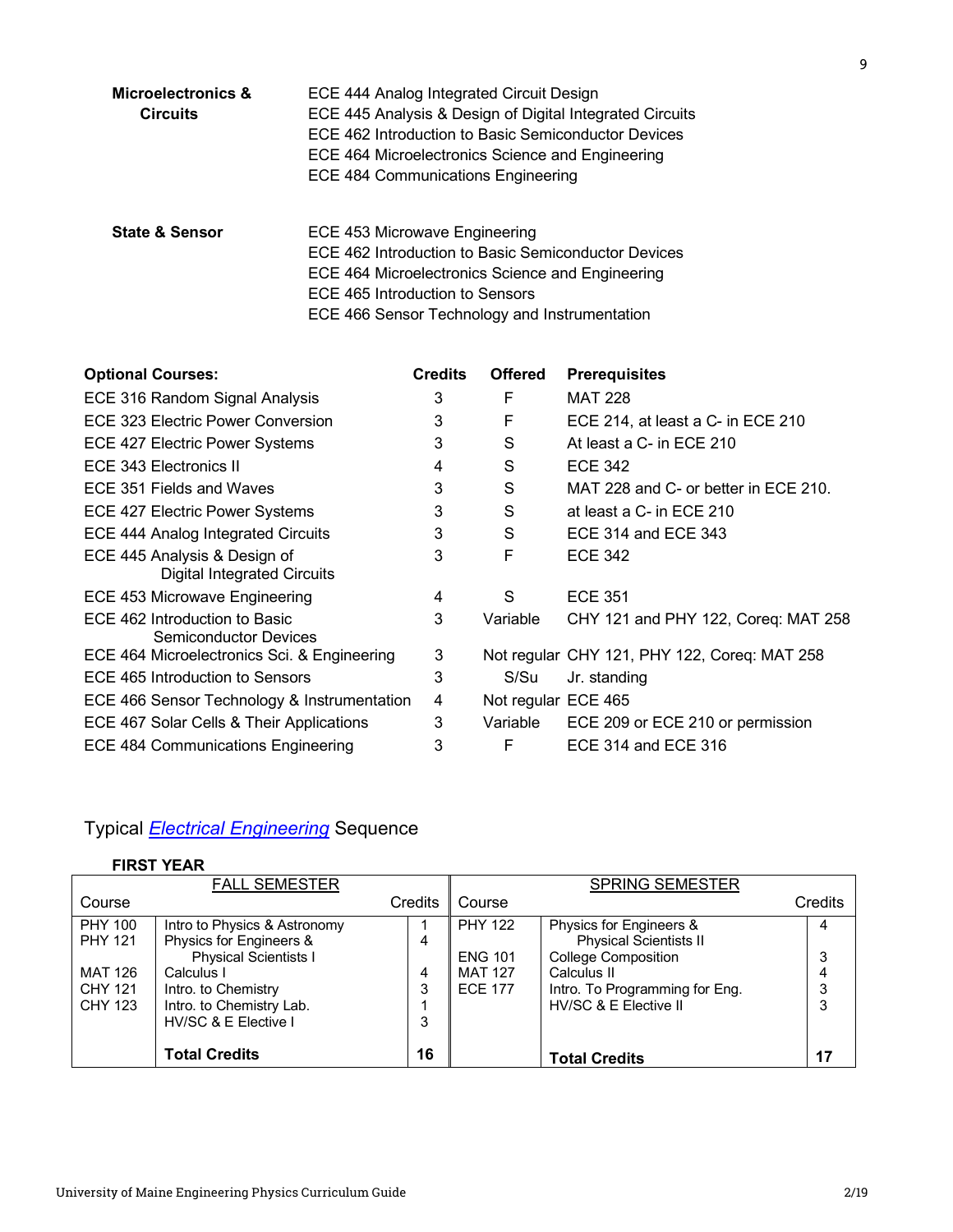#### **SECOND YEAR**

|                | <b>FALL SEMESTER</b>          |                |                | <b>SPRING SEMESTER</b>                       |         |
|----------------|-------------------------------|----------------|----------------|----------------------------------------------|---------|
| Course         |                               | <b>Credits</b> | Course         |                                              | Credits |
| <b>PHY 200</b> | Career Prep in Physics & EP I |                | <b>PHY 223</b> | <b>Special Relativity</b>                    |         |
| <b>PHY 229</b> | Physical Meas. Lab. I         | っ              | <b>PHY 231</b> | Mathematical Methods in Physics <sup>7</sup> | 3       |
| <b>PHY 236</b> | Intro. Quantum Physics        | 3              | MAT 259        | <b>Differential Equations</b>                | 3       |
| <b>MAT 228</b> | Calculus III                  | 4              | <b>ECE 214</b> | <b>Electrical Networks Laboratory</b>        | 3       |
| <b>ECE 210</b> | <b>Electric Circuits</b>      | 4              | <b>ECE 314</b> | Signals & Systems                            | 3       |
|                | HV/SC & E Elective III        | 3              |                | HV/SC & E Elective III                       | 3       |
|                |                               |                |                |                                              |         |
|                | <b>Total Credits</b>          | 17             |                | <b>Total Credits</b>                         | 16      |

# **Plan of Study for** *Mechanical Engineering* **Concentration**

| <b>Core Courses:</b>                |   | <b>Credits Offered</b> | <b>Prerequisites</b>              |
|-------------------------------------|---|------------------------|-----------------------------------|
| MEE 150 Applied Mechanics: Statics  |   | S                      | MAT 126                           |
| MEE 230 Thermodynamics I            |   | F/S                    | <b>MAT 127</b>                    |
| MEE 251 Strength of Materials       | 3 | F/S                    | MAT 127 & MEE 150                 |
| MEE 270 Applied Mechanics: Dynamics | 3 | F/S                    | MEE 150/251, Coreq. MAT 228       |
| MEE 360 Fluid Mechanics             | 3 |                        | MEE 230 & 270; Coreq. MAT 258/259 |

*\*Note: The computer programming requirement may be satisfied by COS 220 or MEE 125. Also, all MEE prerequisites require a C or better.*

Following the initial 5 courses, students must choose 2 or more advanced classes. The student is encouraged to take courses from the technical areas listed below, but this is not a requirement. These technical areas will not appear on the students' degree but are intended to provide a level of focus for completion of the degree.

| <b>Energy Systems</b><br>MEE 432 Heat Transfer<br>MEE 433 Solar Thermal Engineering<br>MEE 462 Fluid Mechanics II<br>MEE 483 Design of Turbomachinery<br>MEE 484 Power Plant Design |                                                                                                                                                                   |  |
|-------------------------------------------------------------------------------------------------------------------------------------------------------------------------------------|-------------------------------------------------------------------------------------------------------------------------------------------------------------------|--|
| <b>Mechanical Design</b>                                                                                                                                                            | MEE 320 Materials Engineering and Science<br>MEE 450 Intro Mechanics of Comp Materials<br>MEE 455 Advanced Strength of Materials<br>MEE 471 Mechanical Vibrations |  |
| <b>Dynamics &amp; Control</b>                                                                                                                                                       | MEE 370 Modeling, Analysis and Control of Mechanical Systems<br>MEE 445 Aeronautics                                                                               |  |
| Aerodynamics                                                                                                                                                                        | MEE 462 Fluid Mechanics II<br>MEE 445 Aeronautics<br>MEE 446 Astronautics                                                                                         |  |
| Mechanical Robotics MEE 380 Design I                                                                                                                                                | MEE 381 Design II<br>MEE 370 Modeling, Analysis and Control of Mechanical Systems<br>MEE 444 Robot Dynamics and Control                                           |  |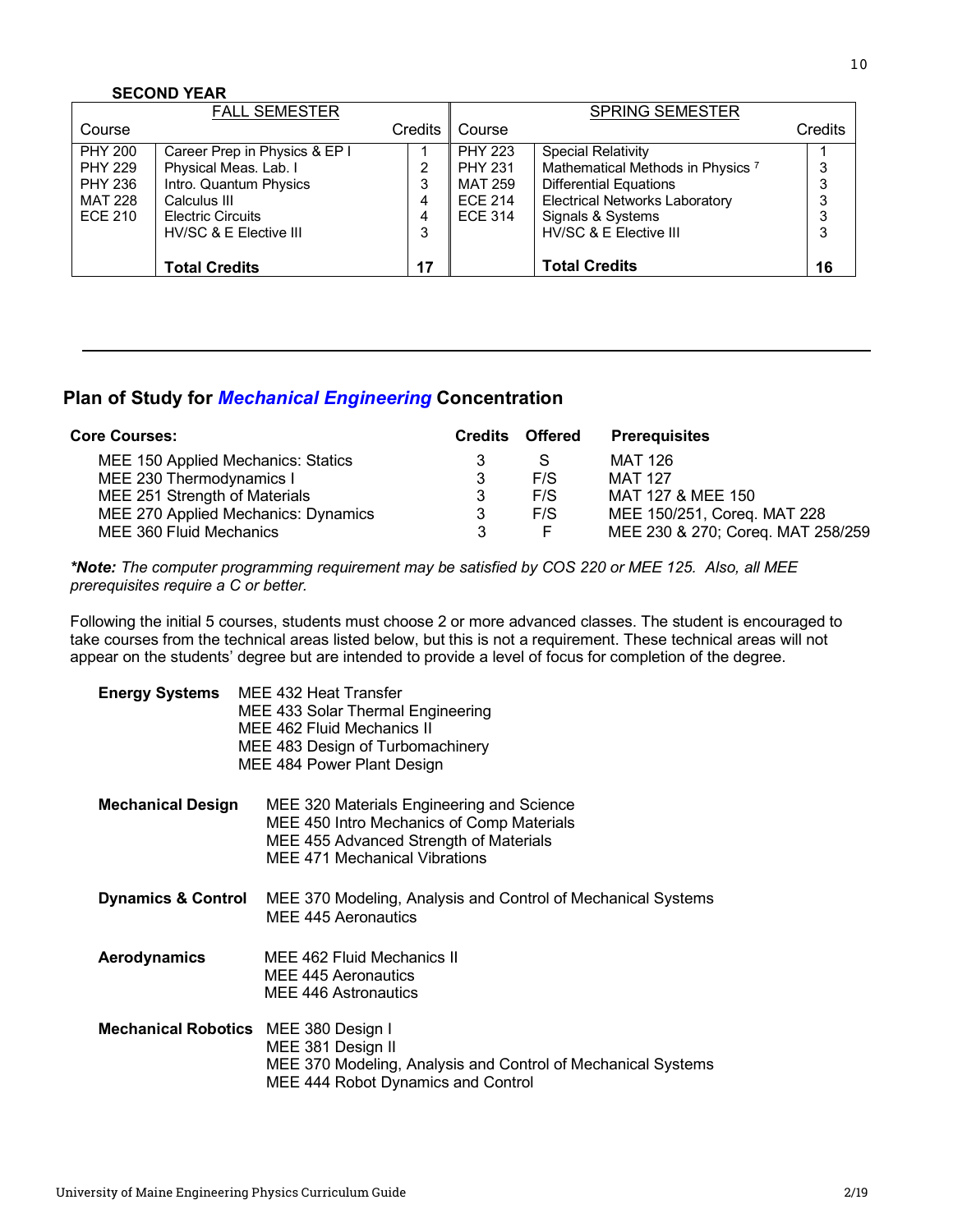| <b>Optional Courses</b>                    | <b>Credits</b> | <b>Offered</b>      | <b>Prerequisites</b>                   |
|--------------------------------------------|----------------|---------------------|----------------------------------------|
| MEE 320 Materials Engineering and Science  | 3              | S                   | MEE 230 & 251                          |
| MEE 370 Modeling, Anal.& Ctrl. of Mech Sys | 3              | F                   | ECE 209, MAT 258/259, MEE 270          |
| MEE 380 Design I                           | 3              | F                   | <b>MEE 270</b>                         |
| MEE 381 Design II                          | 4              | S                   | MEE 120, 251                           |
| MEE 432 Heat Transfer                      | 3              | F                   | MAT 258/259, MEE 360                   |
| MEE 433 Solar-Thermal Engineering          | 3              | Not regular MEE 230 |                                        |
| MEE 444 Robot Dynamics and Control         | 3              | F/S                 | MEE 270 & 380                          |
| MEE 445 Aeronautics                        | 3              |                     | F (even yrs) MEE 270, MAT 258/259, MEE |
|                                            |                |                     | 125/COS 220                            |
| MEE 446 Astronautics                       | 3              | S                   | MEE 270, MAT 258/259, MEE              |
|                                            |                |                     | 125/COS 220                            |
| MEE 450 Mechanics of Comp Materials        | 3              |                     | S (even yrs) MEE 251                   |
| MEE 455 Advanced Strength of Materials     | 3              | F                   | <b>MEE 251</b>                         |
| MEE 456 Intro to Finite Element Method     | 3              | S                   | MAT 258/259, MEE 251                   |
| MEE 462 Fluid Mechanics II                 | 3              | S (odd yrs) MEE 360 |                                        |
| MEE 471 Mechanical Vibrations              | 3              | S                   | MAT 258/259, MEE 270                   |
| MEE 483 Turbomachine Design                | 3              |                     | Not regular MEE 230 & 360              |
| MEE 484 Power Plant Design & Engineering   | 3              |                     | Not regular MEE 230 & 231              |

# Typical *Mechanical Engineering* Sequence

# **FIRST YEAR**

|                | <b>FALL SEMESTER</b>         |    |                | <b>SPRING SEMESTER</b>        |    |
|----------------|------------------------------|----|----------------|-------------------------------|----|
| Course         | Credits                      |    | Course         | Credits                       |    |
| <b>PHY 100</b> | Intro to Physics & Astronomy |    | <b>PHY 122</b> | Physics for Engineers &       |    |
| <b>PHY 121</b> | Physics for Engineers &      | 4  |                | <b>Physical Scientists II</b> |    |
|                | <b>Physical Scientists I</b> |    | <b>ENG 101</b> | <b>College Composition</b>    | 3  |
| <b>CHY 121</b> | Intro. to Chemistry          | 3  | <b>MEE 125</b> | <b>NAME</b>                   | 3  |
| <b>CHY 123</b> | Intro. to Chemistry Lab.     |    | <b>MAT 127</b> | Calculus II                   | 4  |
| MAT 126        | Calculus I                   | 4  | MEE 150        | <b>Statics</b>                | 3  |
|                | HV/SC & E Elective I         | 3  |                |                               | 17 |
|                | <b>Total Credits</b>         | 16 |                | <b>Total Credits</b>          |    |

# **SECOND YEAR**

|                | <b>FALL SEMESTER</b>          |    |                | <b>SPRING SEMESTER</b>                       |    |
|----------------|-------------------------------|----|----------------|----------------------------------------------|----|
| Course         | Credits                       |    | Course         | Credits                                      |    |
| <b>PHY 200</b> | Career Prep in Physics & EP I |    | <b>PHY 223</b> | <b>Special Relativity</b>                    |    |
| <b>PHY 229</b> | Physical Meas. Lab. I         | 2  | <b>PHY 231</b> | Mathematical Methods in Physics <sup>7</sup> | 3  |
| <b>PHY 236</b> | Intro. Quantum Physics        | 3  | <b>PHY 262</b> | Electronics                                  |    |
| MAT 228        | Calculus III                  | 4  | MAT 259        | <b>Differential Equations</b>                | 3  |
| <b>MEE 251</b> | <b>Strength of Materials</b>  | 3  | MEE 230        | Thermodynamics I                             |    |
|                | HV/SC & E Elective II         | 3  |                | HV/SC & E Elective II                        | 3  |
|                |                               |    |                |                                              |    |
|                | <b>Total Credits</b>          | 16 |                | <b>Total Credits</b>                         | 15 |